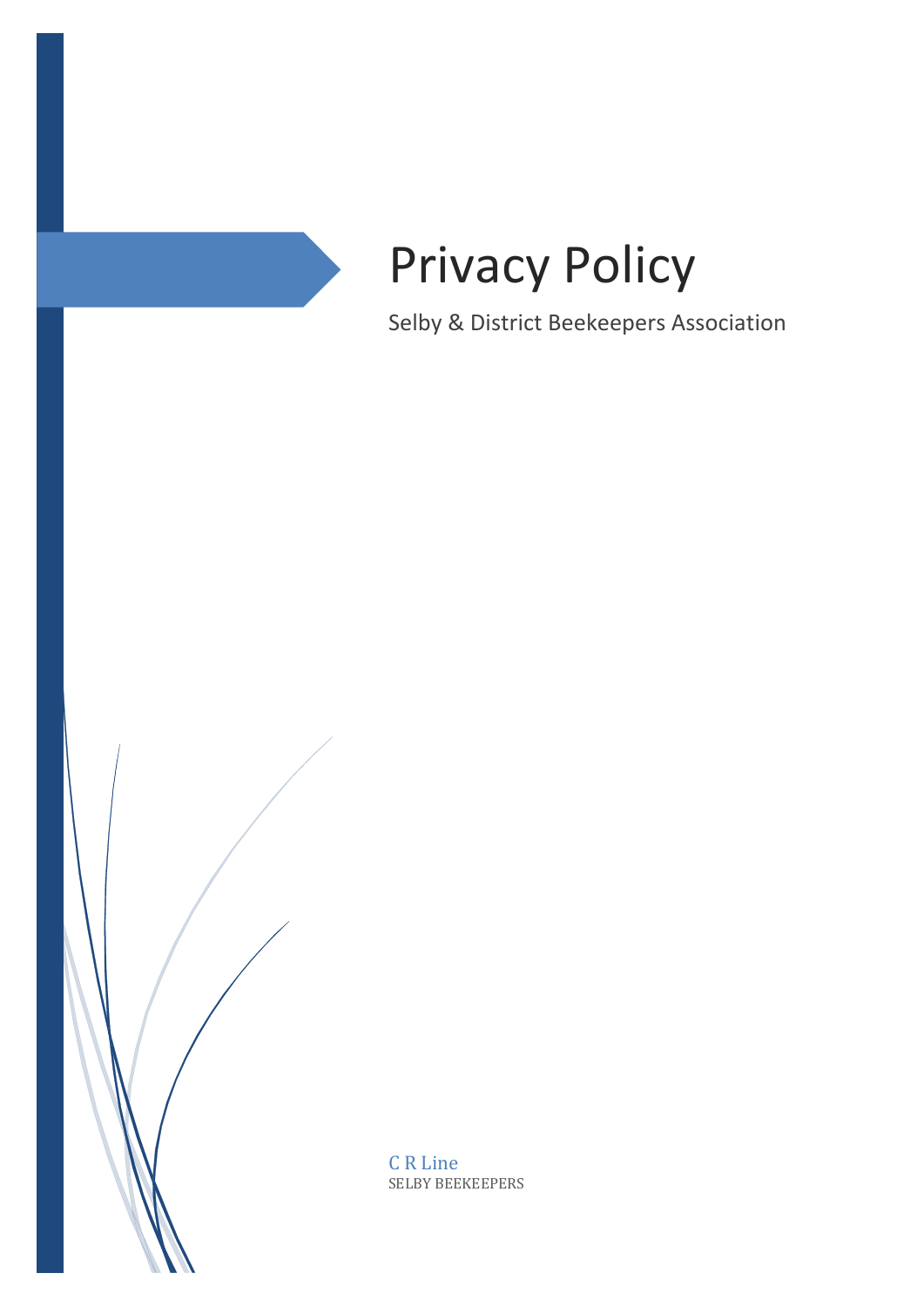# **1 WHAT PERSONAL DATA DOES SELBY BEEKEEPERS COLLECT?**

- 1.1 The data we routinely collect includes members' names, addresses and email addresses. We collect this data directly from our members when they join the Association
- 1.2 For some of our members we may have additional information such as committee memberships, teaching qualifications done with the member's knowledge and permission.

## **2 WHAT IS THIS PERSONAL DATA USED FOR?**

2.1 We use members' data for the administration of your membership, the communication of information, and the organisation of events. We provide your data to the Yorkshire Beekeeping Association (YBKA) and the British Beekeepers Association (BBKA) for their use as explained in the section below.

# **3 WHO IS YOUR DATA SHARED WITH?**

3.1 Your membership data is passed on to the YBKA and BBKA, of which you become a member when you join Selby Beekeepers. Your personal data is not passed on by us to any other organisations other than the Bee Disease Insurance scheme (BDI) or, if requested, by the National Bee Unit for the purpose of communication with you.

## **4 WHERE DOES THIS DATA COME FROM?**

- 4.1 Data for most of our members comes from them when they join Selby Beekeepers or when they update their information either directly or via their local association records.
- 4.2 The information held by the BBKA may be updated by Selby Beekeepers if you have given it permission to change your record.

# **5 HOW IS YOUR DATA STORED?**

- 5.1 Our website is hosted on the Wix.com platform. Wix.com provides us with the online platform that allows us to sell our products and services to you. Your data may be stored through Wix.com's data storage, databases and the general Wix.com applications. They store your data on secure servers behind a firewall.
- 5.2 In addition, we use eRETURN2 (eR2) as our principal system to process our membership data. eR2 is a secure system administered by Bee Disease Insurance (BDI) on behalf of the British Beekeepers Association.
- 5.3 Any information that is stored remotely is stored in compliance with the GDPR.

## **6 WHO IS RESPONSIBLE FOR ENSURING COMPLIANCE WITH THE RELEVANT LAWS AND REGULATIONS?**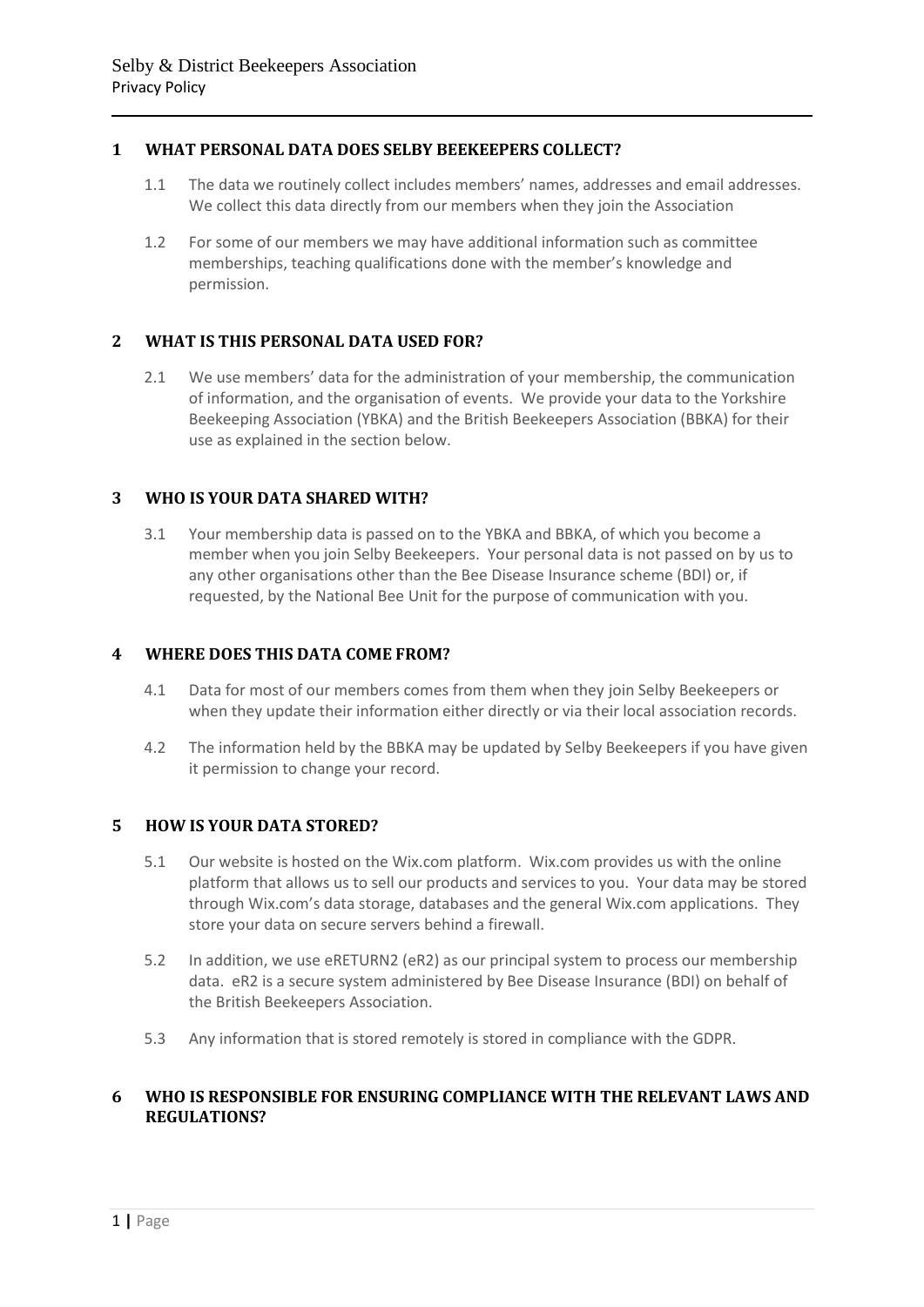6.1 Under the GDPR (General Data Protection Regulation) we do not have a statutory requirement to have a Data Protection Officer. The person who is responsible for ensuring Selby Beekeepers discharges its obligations under the GDPR can be contacted at selbybeekeepers@gmail.com.

# **7 WHO HAS ACCESS TO YOUR DATA?**

7.1 Members of the committee of Selby Beekeepers have access to members' data in order for them to carry out their legitimate tasks for the organisation.

## **8 WHAT IS THE LEGAL BASIS FOR COLLECTING THIS DATA?**

- 8.1 Selby Beekeepers collects personal data that is necessary for the purposes of its legitimate interests as a membership organisation representing Honeybees and Beekeepers.
- 8.2 For some data, such as that relating to financial matters, the basis for its collection and retention is to comply with our legal obligations.

## **9 HOW YOU CAN CHECK WHAT DATA WE HAVE ABOUT YOU?**

- 9.1 If you want to see the basic membership data we hold about you, you should contact selbybeekeepers@gmail.com.
- 9.2 You can contact us with a "Subject Access Request" if you want to ask us to provide you with any other information we hold about you. If you are interested in any particular aspects, specifying them will help us to provide you with what you need quickly and efficiently. We are required to provide this to you within one month. There is not usually a fee for this, though we can charge a reasonable fee based on the administrative cost of providing the information if a request is manifestly unfounded or excessive, or for requests for further copies of the same information.

## **10 DOES SELBY BEEKEEPERS COLLECT ANY "SPECIAL" DATA?**

10.1 The GDPR refers to sensitive personal data as "special categories of personal data".

**We do not record any such special data**

## **11 HOW CAN YOU ASK FOR DATA TO BE REMOVED, LIMITED OR CORRECTED?**

- 11.1 There are various ways in which you can limit how your data is used.
- 11.2 You could maintain your Association membership with your correct name but with limited contact details. However, we do need to have at least one method of contacting you. You could for example simply maintain an up-to-date email address, but of course this would limit what we and the BBKA are able to provide you with in the way of written information, so you would not be able to get the BBKA News delivered in printed form or any other benefits that require a postal address.